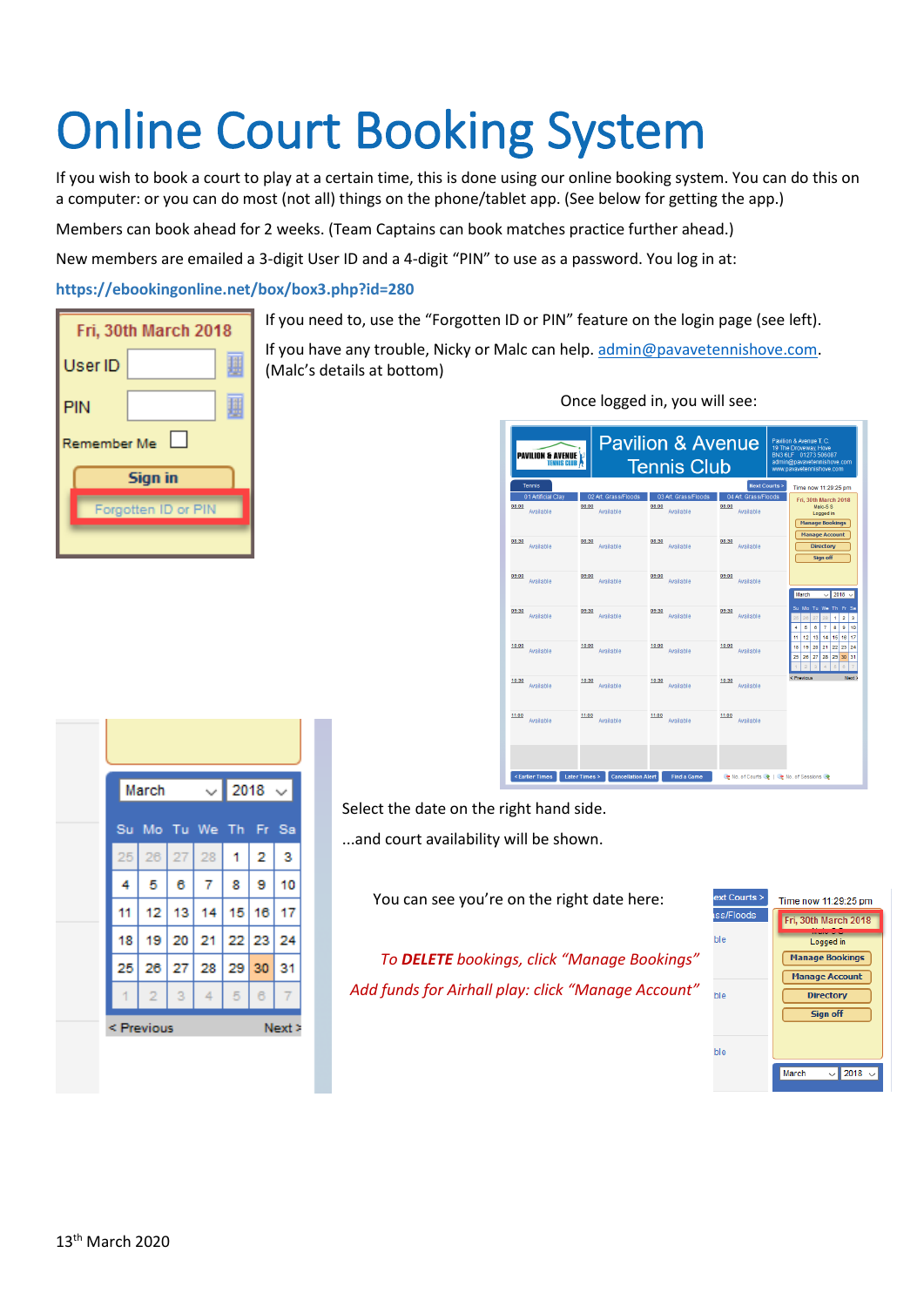To book a court, click on the time you want to book. You'll see the screen below.

| <b>Performances</b> | <b>PERSON</b>      | <b>ATOMORES</b>    |                                  |
|---------------------|--------------------|--------------------|----------------------------------|
| 09.00<br>Available  | Available          | 09.00<br>Available |                                  |
| 09:30<br>Available  | 09:30 Available    | 09:30 Available    | March<br>Su Mo<br>$25 - 25$<br>B |
| 12.22<br>Available  | 19.99 Available    | 10.02<br>Available | 11<br>12<br>18 19<br>26 26       |
| 10:30<br>Available  | 10:30<br>Available | 10:30<br>Available | пΙ<br>$\mathbb{R}$<br>< Previous |

|                                   | <b>PAVILION &amp; AVENUE E</b><br><b>TENNIS CLUB /</b>             | <b>Pavilion &amp; Avenue</b><br><b>Tennis Club</b>                                                                                               | Pavilion & Avenue T. C.<br>19 The Droveway, Hove<br>BN3 6LF 01273 506087<br>admin@pavavetennishove.com<br>www.pavavetennishove.com |
|-----------------------------------|--------------------------------------------------------------------|--------------------------------------------------------------------------------------------------------------------------------------------------|------------------------------------------------------------------------------------------------------------------------------------|
| <b>Make a Booking</b>             |                                                                    |                                                                                                                                                  | Time Now: 11:36:52 pm                                                                                                              |
| <b>Court Ref:</b><br>Time & Date: | 04 Art. Grass/Floods<br>09:00, 30th March 2018                     | Total number of sessions for this booking<br>∩<br>times<br>Daily<br><b>Repeat this Booking</b>                                                   | Weekly                                                                                                                             |
| <b>Player information</b>         |                                                                    |                                                                                                                                                  |                                                                                                                                    |
| Player 1<br>Player 2              |                                                                    | $\sum$<br>Ω<br>Player 4                                                                                                                          | $\mathbf{\Omega}$<br>Ω                                                                                                             |
| <b>Special Event</b>              |                                                                    | * player information is disabled if using Special Events                                                                                         |                                                                                                                                    |
| <b>Group Event</b>                | Confirm Booking                                                    | bokina                                                                                                                                           |                                                                                                                                    |
| from the dropdown list.           |                                                                    | You can search for players by entering the first couple of characters of their first or last name in the player field and then select the player |                                                                                                                                    |
|                                   | For a guest click the street icon and type the name of your guest. |                                                                                                                                                  |                                                                                                                                    |

Usually, you just need to use the fields numbered 1, 2, 3 on the image above:

- 1. To indicate the number of 30 minutes sessions you wish to book. The maximum per day for a member, is 4.
- 2. To select yourself as the person booking the court. Usually, you only need to insert one person in here.
- 3. Now "Confirm Booking". That's it! To check/delete bookings, click "Manage Bookings" from the login page.

### Using the Airhall (mid-October to mid-April)

If booking courts 9 and 10 when the Airhall is in place, there is a fee payable which pays for electricity and contributes to the cost of the Airhall. To let you pay easily, you "top up" your Pav and Ave account and the fee is then deducted automatically when you book Airhall courts 9 or 10. You **top up your account by clicking the "Manage Account" button on the login page** when logged in. Top up by credit card, debit card or PayPal.

#### *How to actually book and pay for the Airhall*

There are two ways. Many people like to pay the whole amount and get payment from other players on the day. The second way: it is also possible to put everyone's name in when booking and then the system splits the payment between everyone. This is fine, as long as everyone has money in their account – otherwise it can get complicated and you are better off using method one above. Choose the method that suits you.

(If for any reason you have to pay manually, fill in completely a form in the Clubhouse lobby and leave payment in the secure box you will see on the wall.) **\* See "Deleting Bookings" below**

### Installing the mobile app (Phone/Tablet)

To access the app you need to add a shortcut to the app page on your device, for example by using Safari (Apple) or Google Chrome (Android). Go to this page on your device's browser:<http://ebookingonline.net/mobile/280>. Then add this page to your device's Home Page. Exactly how this is done depends on your device, but **full directions are available if you go to this page:** <https://ebookingonline.net/> , click on "**Support**", then click on the button "**Mobile Web App Guide**". The pdf file which opens is very comprehensive.

Both the app and the desktop software are well designed and easy to use. If you use the Airhall, payments & refunds are handled reliably, and every action you take is confirmed by email.

### Deleting Bookings

Please delete any bookings as soon as you can, to free up the courts. If it's a paid-for Airhall booking, deleting more than 24 hours before the booking starts returns your money in full (and is confirmed by email). **NB: Deleting an Airhall booking less than 24 hours before it starts will get you a refund only if someone else books the court at those times.** All this happened automatically.